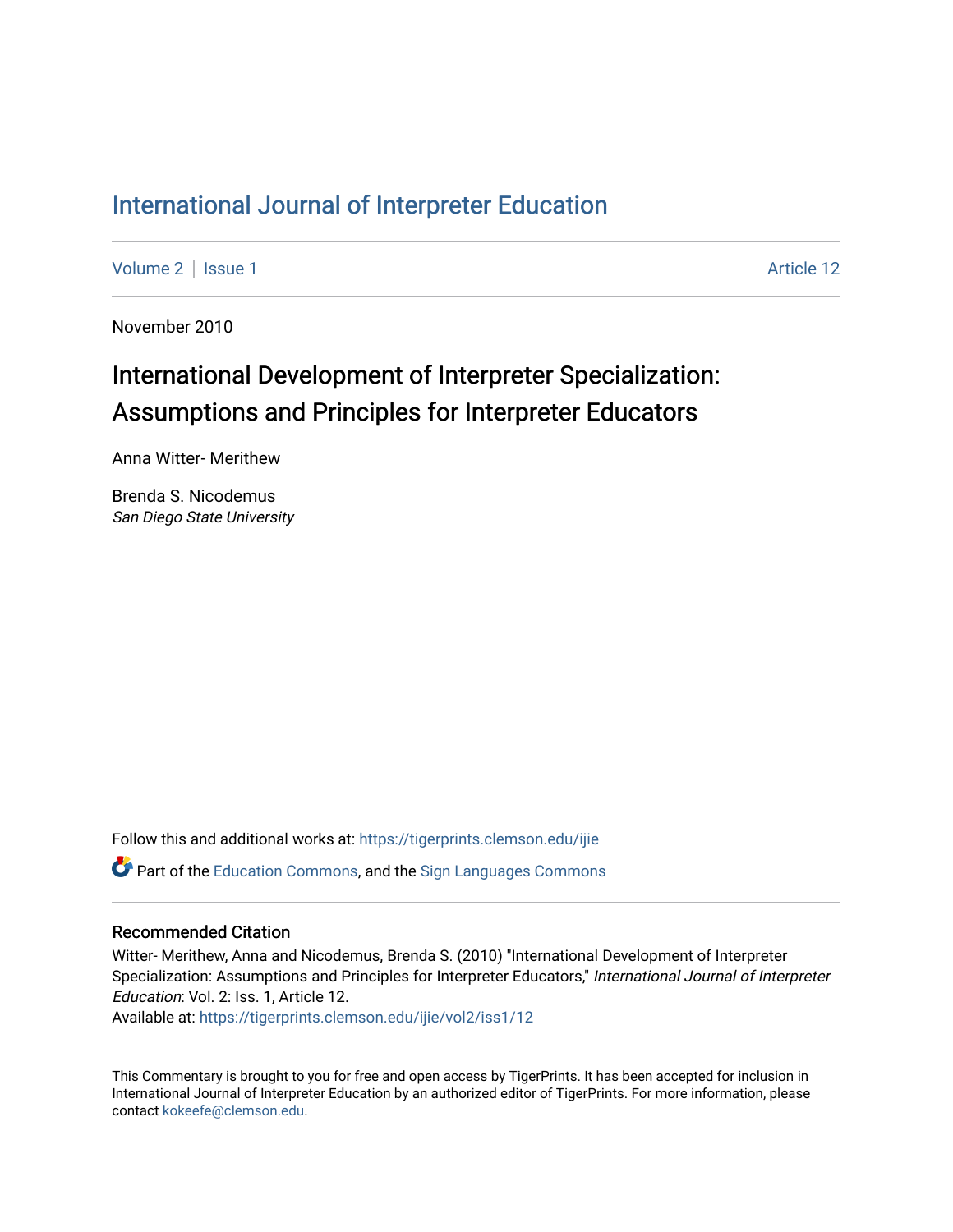# **Intentional Development of Interpreter Specialization: Assumptions and Principles for Interpreter Educators**

**Anna Witter-Merithew<sup>1</sup>** *University of Northern Colorado*

**Brenda Nicodemus** *San Diego State University*

#### **Abstract**

l

**Specialization of interpreting practice exists in the field of interpreting and interpreter education through**  *de facto* **and** *de jure* **processes. Interpreters are de facto specialists when they self-designate as having specialized competence for working in a particular setting, with certain populations, or within unique functions. Conversely, interpreters may be designated as specialists through external (de jure) processes such as adhering to national standards, completing advanced educational programming in specialty areas, and achieving specialty certification. There are a variety of factors that have shaped the evolution of specialization in the United States—several of which have application to the specialization of practice regardless of locale. This article addresses the implications of specialization for the fields of interpreting and interpreter education with specific attention to necessary elements associated with the preparation of practitioners for specialist practice. These elements are framed within the context of assumptions that currently exist in interpreting literature and/or current practices related to the training and certification of specialist practitioners. This framework offers sound rationale for the establishment of structured mechanisms to guide the intentional development of specializations within signed language interpreting.** 

**Keywords:** specialization; patterns of practice; de facto process; de jure process; decision latitude; relational autonomy

*<sup>1</sup> Correspondence to: Anna.witter-merithew@unco.edu*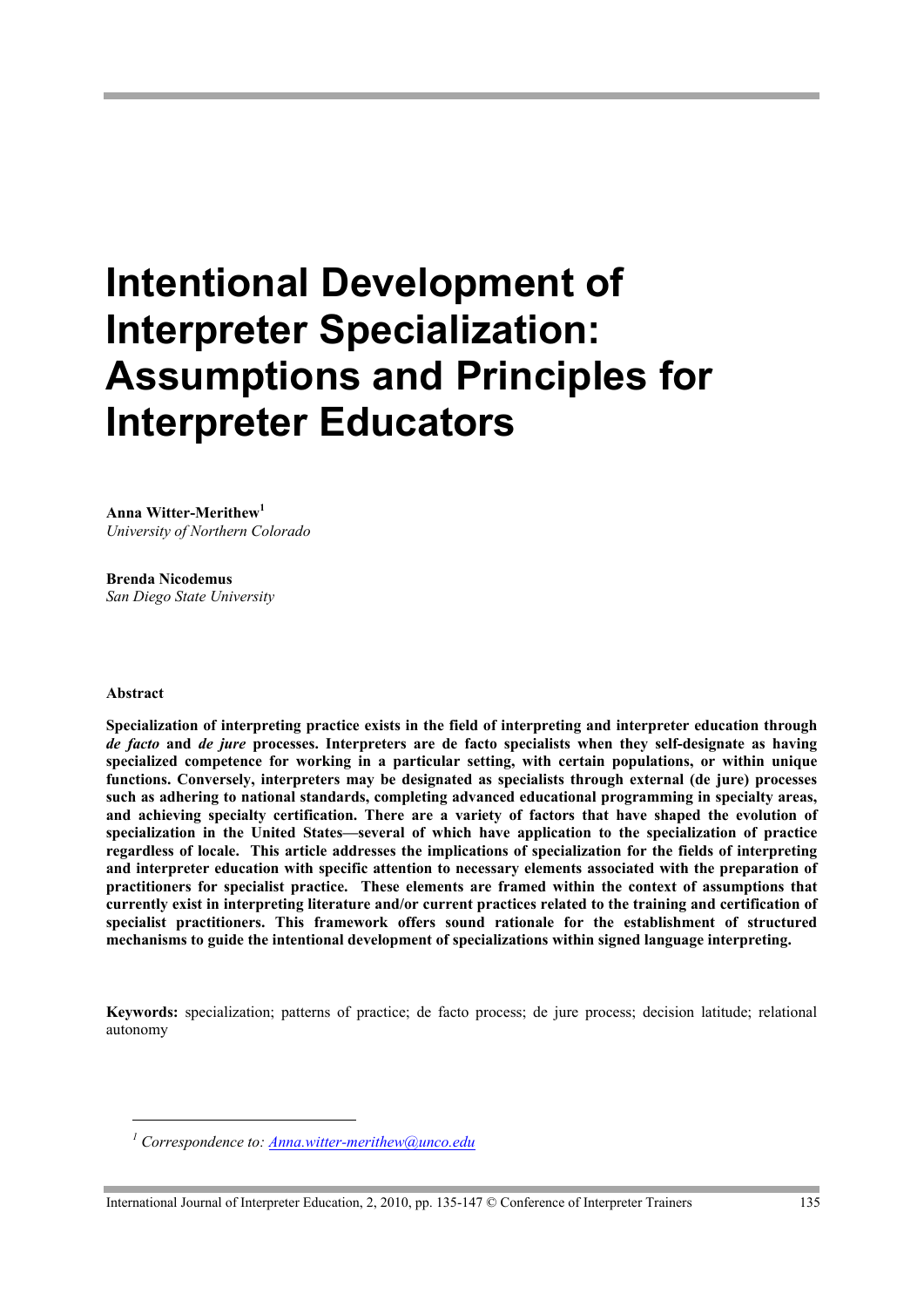# **Intentional Development of Interpreter Specialization: Assumptions and Principles for Interpreter Educators**

#### **1. Introduction**

In its brief history of professional practice in the United States, signed language interpreting has undergone shifts of seismic proportions. Initially an infrequent activity provided primarily by individuals who had familial or social ties to the Deaf community, interpreting today has evolved into a conglomerate of people, programs, conferences, corporations, and certifications. As the professionalization of interpreting unfolded over time, a natural process of maturation occurred in which practitioners, either intentionally or by default, began working in particular settings, within specialized functions, or with specific groups of consumers. It is that narrowing of practice, known as specialization, that is the focus of this article.

In this paper, we argue for a proactive and intentional development of specialization areas within the interpreting profession. We begin by providing a background on specialization as a general phenomenon within professions at large. Next, we examine specialization within signed language interpreting as it manifests through de facto and de jure approaches and in response to societal trends and demands. We assert that a key component of interpreter specialization is deepening the conceptualization of professional acts and practices, which can be evidenced by the decision latitude and autonomy of practitioners. While we argue for the intentional development of interpreter specialization, we describe potential unintended and negative consequences that may result from this action. Essential elements of preparation for interpreting specialists are discussed in the form of a set of assumptions that are drawn from a review of literature, as well as current practices in the preparation and certification of signed language interpreting specialists. Finally, guiding principles that underscore the importance of the intentional development of specializations within interpreting are offered as a means of ensuring the best interests of society, consumers, and practitioners.

#### **2. Specialization as a professional phenomenon**

How do specializations emerge within the professions? Historically, as professions grow in stature, they evolve toward developing areas of specialization within their discipline. The assumption is that professions are ever changing in the face of new knowledge and technology, and specialization offers the opportunity to gain the highest levels of competence possible in a specific area of practice. *Specialization* is the deliberate narrowing of practice requiring didactic and experiential preparation that provides the basis for competent service delivery with respect to distinctive patterns of practice in essential domains (Council of Credentialing Organizations in Professional Psychology, 2008). *Patterns of practice* refer to the unique and reoccurring professional acts of specialists that are based on defined standards of practice and involve a high degree of problem-solving expertise (Kasher, 2005). Distinctive patterns of practice may be exemplified in the knowledge of a specialized system, its unique terminology and discourse features, and its norms of professional protocol. As a result, a *specialist* is viewed as a practitioner who, through advanced training, acquisition of specialized skills and knowledge, and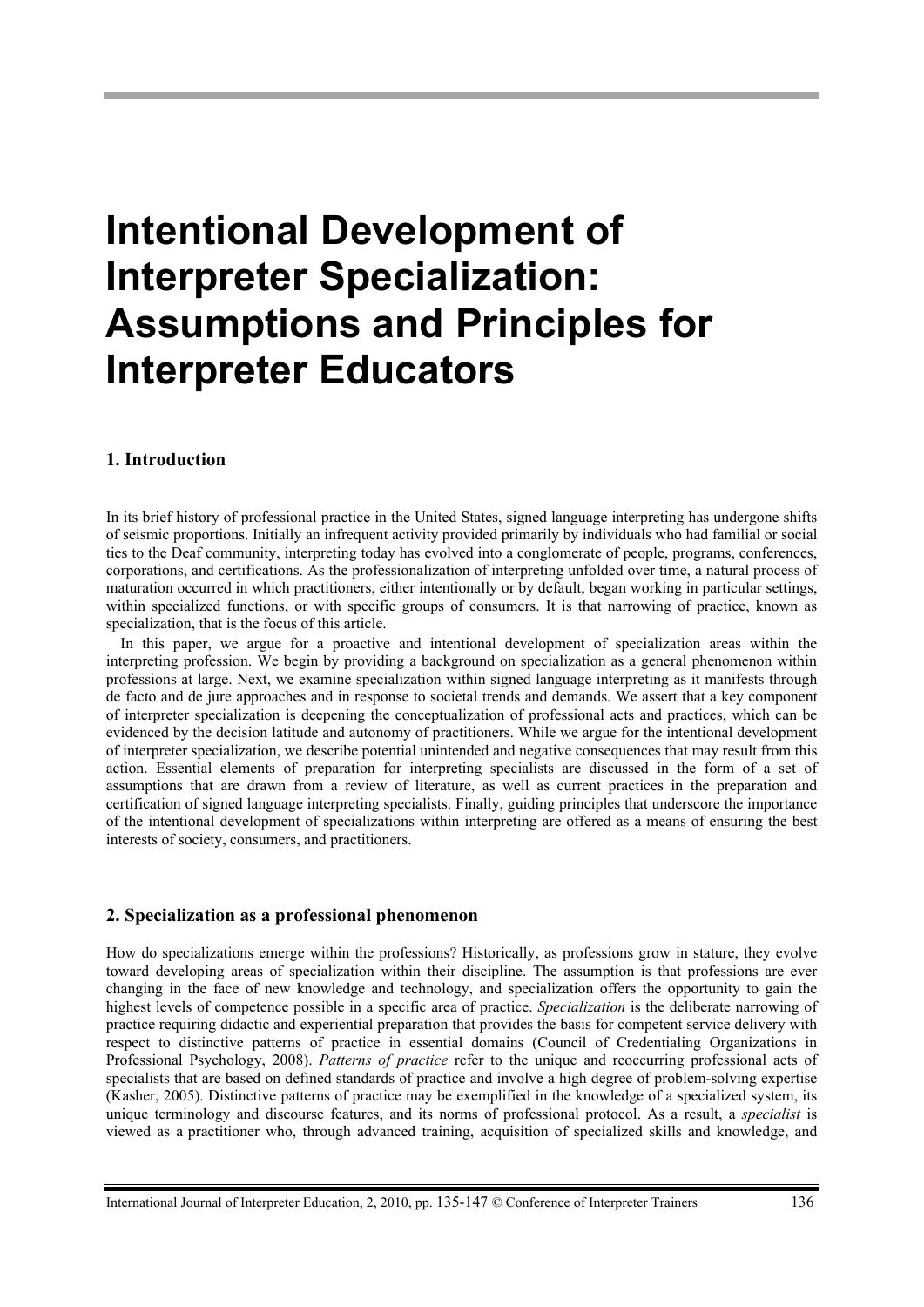experience, distinguishes himself/herself as being uniquely qualified for the demands of the specialized interpreting work.

One of the central goals of specialization is to provide assurance to consumers that those claiming to hold specialist competence possess the requisite skills, knowledge, and credentials necessary to provide competent and reliable practice (Cheetham & Chivers, 2001; Lewis, 1989; MacDonald, 2002). Specialists possess expertise that exceeds the capacity of generalist practitioners. As a result, efforts of practitioners to specialize will benefit from the field's intentional development of standards for the practice and preparation of specialists. In conceiving such standards, ways in which specialization can be classified is one consideration.

An examination of the literature regarding the professions indicates that specializations can be classified in several ways: by setting, by function, by population served, or other relevant factors (Kasher, 2005; Lewis, 1989; MacDonald, 2002). For example, in the nursing profession the most common specialties can be divided into roughly four categories—by work setting or type of treatment; disease, ailment, or condition; organ or body system type; or population served (Styles, 1989).

## **3. Specialization within the interpreting profession**

#### *3.1 Specialization as "setting"*

It is useful to consider how specialization occurs in professions at large in comparison to its development within interpreting. For example, specialization in the field of interpreting is generally regarded as being driven by specific settings. The term *setting* is used to refer to the time, place, and circumstance of the interpreted event, including the context that surrounds it (e.g., backgrounds and characteristics of the consumers). It is commonly acknowledged that a classroom, medical setting, or legal setting each involve a unique set of factors and considerations that impact the patterns of practice of interpreters. Specifically, each of these settings involves unique systems knowledge, subject matter knowledge, specialized terminology, and discourse patterns, among other factors. Further, conflating setting with specialization has been the norm in interpreter education, which is evidenced by course titles in many programs (e.g., "Medical Interpreting," "Educational Interpreting"). We suggest that a framework for classifying specialization that extends beyond setting may prove useful to current trends in the field of signed language interpreting. For example, the incorporation of deaf interpreters into a schema of specialization is best suited to a classification that looks at unique functions and/or populations served, rather than setting. Deaf interpreters frequently interpret for deafblind individuals, or deaf individuals who are not fluent in American Sign Language (ASL). Likewise, the work of interpreters whose working conditions involve technology, such as video relay or video remote interpreting, doesn't meet the definition of a setting per se. We argue that the use of technology for transmission creates unique conditions of work that require certain patterns of practice; however, the interactions that are interpreted include any number of topics tied to a wide range of settings. So a framework that includes specialization around unique functions—such as operation of computer and phone equipment during the interpreting process—would more accurately describe what actually transpires within the field of signed language interpreting. As well, interpreters may also combine more than one area of specialization, for example, interpreting via technology (function) for medical appointments (setting).

#### *3.2 Factors that drive interpreter specialization*

Considering alternate ways of classifying specialization also provides insight into the factors that drive specialization in the field of sign language interpreting. These include, but are not be limited to, legislative trends, market trends, needs and demographics of consumers, and practitioner interest.

• **Legislative trends**. When laws are passed, regulations follow. In the United States, federal and state legislative trends have significantly impacted the specialization of interpreters in public schools, legal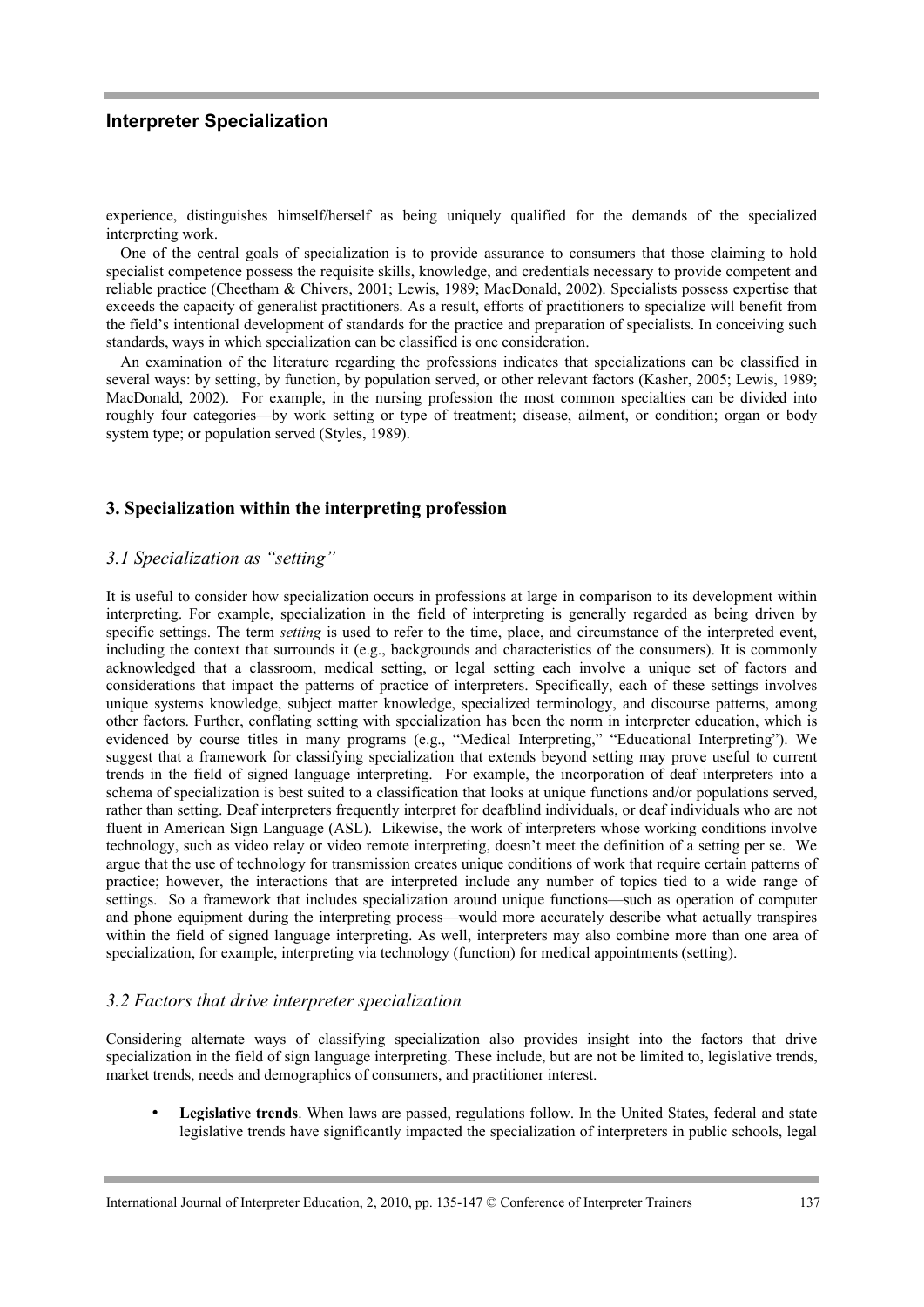settings, and vocational environments. In many instances, laws and regulations specify standards for interpreting practitioners. In turn, these standards drive the need for training programs and the development of systems of credentialing. Often, regulatory bodies maintain and distribute lists of qualified practitioners to entities responsible for providing interpreting services, including a wide range of state agencies such as courts and human services organizations.

- **Market trends**. Entities providing interpreting services to deaf and hard-of-hearing individuals seek practitioners that possess a high degree of specialized competence in a particular setting. Evidence of this can be seen in the rapid growth of the video relay industry. In the inaugural stages of this industry, companies recruited the most qualified interpreters from the local community. Hiring highly qualified interpreters became a necessity in order to be competitive among companies who were establishing their identities as service providers. These highly qualified interpreters were able to learn and contribute to the new patterns of practice required for interpreting via technology. The expectation became that the newly hired interpreters bring or acquire a high degree of specialized competence in a short period of time.
- **Needs and demographics of consumers**. As more deaf immigrants and refugees move to the United States, interpreting demands often exceed the grasp of a generalist practitioner who possesses only a basic understanding of settings and the related discourse and protocol. Further, as deaf people achieve greater degrees of access within society and as services are expanded, practitioners are entering settings for which they have little or no foundation for effective practice. For example, with greater frequency, deaf and hard-of-hearing individuals are becoming "specialists" within their chosen occupations (i.e., accounting, medicine, linguistics, etc). This trend requires that interpreters have the advanced knowledge of a specialist versus the default knowledge of a generalist.
- **Practitioner interest**. Finally, as part of natural career development, practitioners seek out opportunities to advance competence through specialization. It is not uncommon for interpreters to gain specialized expertise in one or more settings as they gain maturity in the field.

 These various factors have shaped the development of specialization within interpreting. It may be regarded as a positive outcome that individual interpreters are carving their own paths for specialization. As with any new developments, there are consequences that need to be considered and addressed proactively.

## *3.3 Potential consequences of specialization*

Although the benefits of specialization are inviting, including the possibility of increasing scholarship (Swabey  $\&$ Nicodemus, 2010), it is important to consider other potential consequences that may negatively impact stakeholders. For example, given the Deaf community's concerns about the changing relationship between deaf people and interpreters (Cokely, 2005), it is critical that any framework for specialization be sensitive to the possibility of further alienation between practitioners and consumers. Further, advancing specialized competence of interpreting practitioners is challenging because of the gap that exists between the readiness of pre-service program graduates to meet the minimum professional standards of certification set by the field (Witter-Merithew & Johnson, 2004, 2005). These sensitive issues would require a proactive approach to problem solving, with collaborative and ongoing action by stakeholders from the Deaf community and interpreter educators.

A further potential consequence is the reality that administering a specialist credentialing system is a costly and labor-intensive process. It is important, therefore, that a sufficient need and critical mass of interpreters for specialized practice is evident before specialist designation and credentialing is undertaken. There is also merit in exploring more efficient ways of creating designation of specialist competence—such as completion of training, supervised induction, and portfolio assessment.

Another possible downside is the potential of practitioners making the investment of time and fiscal resources to specialize only to find themselves in a market that cannot support their expertise. This reality is not unique to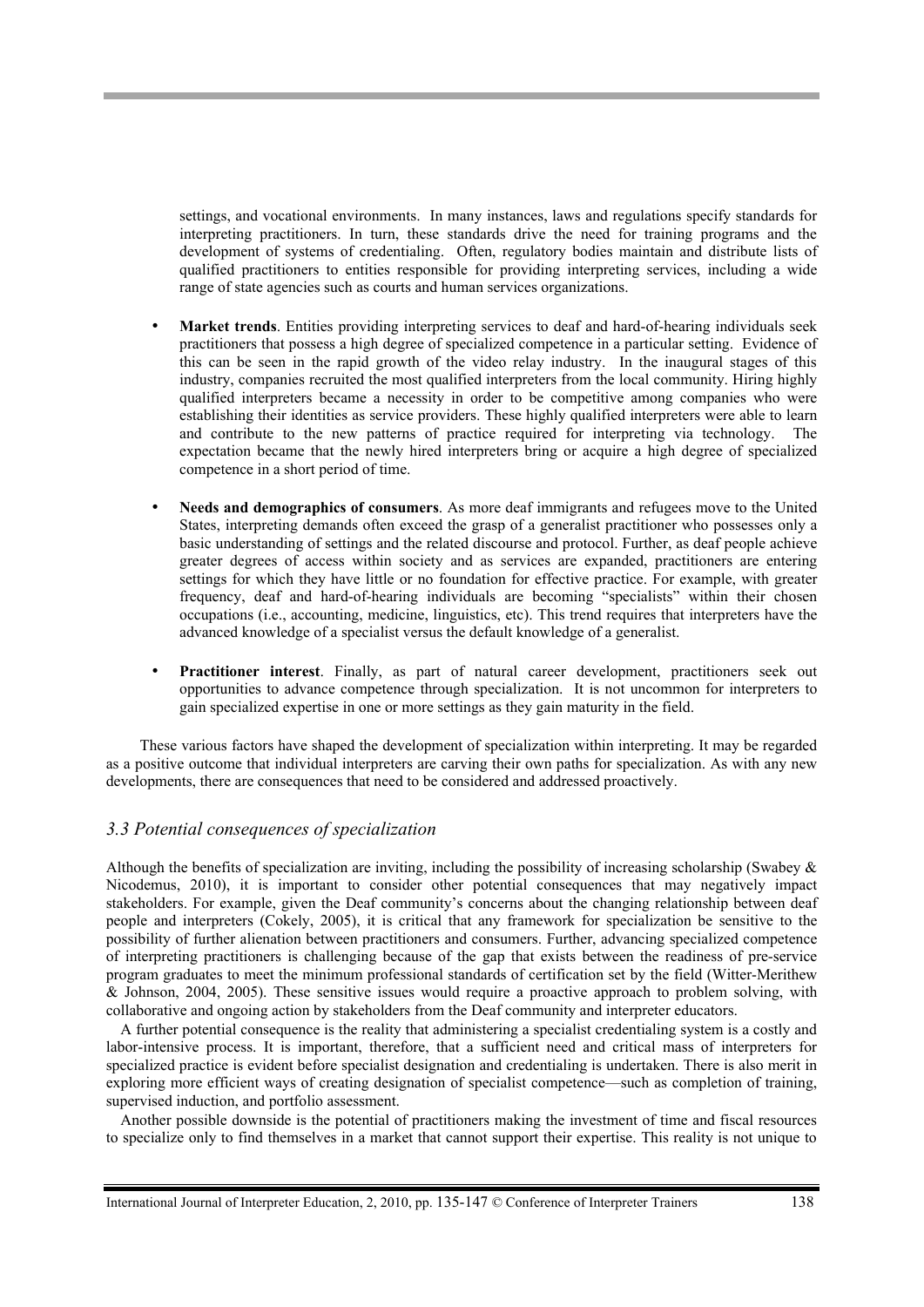interpreting; the same outcome is evidenced in other professions, particularly in rural areas. Further, specialization may reduce the availability of generalist practitioners in the community. If interpreters work strictly in their area of specialization, the result may be creating shortages in qualified personnel in some areas of generalist practice. The issues of supply and demand could be addressed by first performing a quantitative analysis of the resources available in relation to the needs in the community, followed by developing long-range targets for increasing interpreters in the community. Additionally, local demands could be improved by progressive policies of interpreting agencies and flexibility on the part of practitioners.

Another likely consequence of specialization is the increased cost associated with interpreting services. Typically, specialists charge more, in recognition of the added investment in education, training, and certification necessary to achieve specialist standing. These increased costs can become a significant barrier to accessing the most appropriate and qualified services. Certainly, the need for a more judicious and equitable way of determining and setting the costs of interpreting services must be balanced with the right of practitioners to earn a fair and equitable wage. Therefore, it is in the best interest of consumers, practitioners, and the publicly-funded systems that underwrite the cost of interpreting services (in many instances), to explore cost-effective approaches to service delivery that do not sacrifice quality or integrity.

Although these and other potentially negative consequences of specialization exist, it is likely that further specialization by practitioners will increase. Specialization is a natural result of new knowledge, new technologies, and the advancement of a profession, as well as shifting demands in the marketplace.

#### *3.4 De facto and de jure processes of interpreter specialization*

Despite the sensitive issues associated with developing specializations within interpreting, specialist practice already exists through both de facto and de jure processes and, given market trends, specialization within interpreting is likely to increase. The *de facto* process of specialization occurs when interpreters self-designate as specialists in certain settings—such as public school, healthcare, and legal interpreting. Interpreters may also selfdesignate as specialists working with specific populations—such as the deafblind or immigrants. Ideally, this selfdesignation, or de facto process, occurs as a result of concentrated practice in an area and through additional training and/or mentoring specific to the setting or population.

Conversely, *de jure* processes of specialization occur through external measures, including the successful completion of targeted education programs and certifications. Several universities in the United States offer additional or advanced sequences of interpreting study in specific settings such as legal, healthcare, and public school education. As well, nationally recognized entities, including (from the United States) the Registry of Interpreters for the Deaf (RID) and Boys Town National Research Hospital, administer standardized specialist certification systems for signed language interpreters.

Later in the paper, we will argue for an intentional development of specialization within the interpreting profession that will ameliorate and expand the current de facto and de jure processes. First, however, we offer two constructs—decision latitude and professional autonomy—that can be used to assess the degree to which specialization efforts to date have indeed advanced knowledge and expertise within the discipline.

#### *3.5 Decision latitude and professional autonomy*

The literature on professional autonomy emphasizes the responsibility of professions to regulate their specialties as a means of recognizing and promoting advanced knowledge and skills and of ensuring orderly development of the field (Cesna & Mosier, 2005; Lewis, 1989; MacDonald, 2002; Sandstrom, 2007; Seago, 2006). One measure of a profession's progress in fulfilling this responsibility is an assessment of the degree of professional autonomy that is afforded and exercised by its practitioners. Professional autonomy does not mean that specialist practitioners can make decisions arbitrarily, based on personal inclinations. Rather, the decision latitude that accompanies professional autonomy is the result of a profession's deep conceptualization of professional acts and professional practices and the agreement of practitioners to act in a manner that is similar to one another (Kasher, 2005). It is adherence to these acts and practices that make professional autonomy possible and assure the public that agreed upon and enforced standards exist within a profession. The emphasis on collective agreement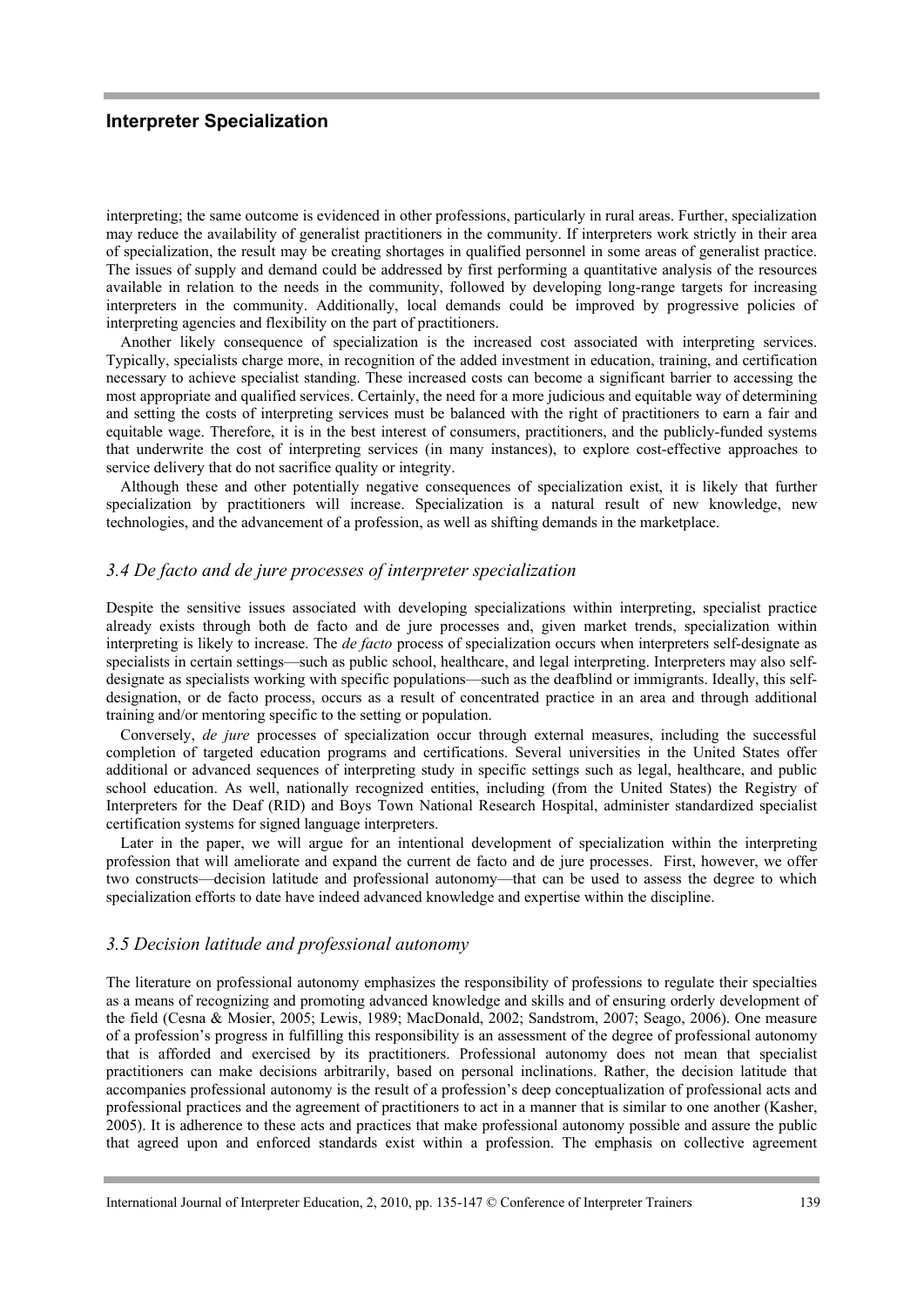regarding the acts and practices of specialists highlights the relational nature of autonomy. *Relational autonomy* is the recognition that "autonomy is socially constructed; that is, the capacity and opportunity for autonomous action is dependent upon our particular social relationships and power structures in which professional practice is embedded. It requires that one's professional relationships with particular individuals and institutions be constituted in such a way as to give one genuine opportunities for informed and transparent decision-making" (MacDonald, 2002, p. 197). Put another way, the emphasis of relational autonomy is the "social embeddedness of the self" within social organizations (Westlund, 2009). Within this framework, effective autonomy is achieved when the social conditions are in place that support it. The social conditions allow the practitioner (and the public) to have confidence in the decision latitude afforded to the participants, so that they can each take charge of their choices.

Understanding the conditions that foster informed and transparent decision making by interpreters, as well as those conditions that restrict it, involves recognition of both *internal* elements (i.e., how the interpreter perceives his/her role and work; how each participant views himself/herself), and *external* elements (i.e., how the work of interpreters is perceived by others). An examination of the internal and external elements gives insight into how specialization in signed language interpreting in the US has evolved to date.

Consider, for example, the nature of decision latitude as applied by signed language interpreters in certain areas of specialization. The increase in the demand for interpreters in the U.S. public school setting occurred at such a rapid and dramatic rate that the profession was not prepared to respond. Lacking a formal certification process, having few training options, and with little or no induction into the field, these early public school interpreters were left to carve out their individual patterns of practice without an organized collective to verify and shape their decisions (Hurwitz, 1991; Stuckless, Avery & Hurwitz, 1989). Further, the concerns that exist within the Deaf community and with educators of deaf children around the implications of interpreted versus direct instruction have delayed the interpreting profession's acceptance of public school interpreting practitioners (Marschark, 2007). As a result, many public school interpreters continue to work outside the norms of the profession and have yet to satisfy the standards set by the profession; thus they are relatively uninformed about the profession at large (Witter-Merithew & Johnson, 2004). As de facto specialists, the work of educational interpreters has often been based on individual decisions and/or driven by the external directives from school policies. Their standing within the public school system is also lacking—state standards are set relatively low in terms of academic and certification requirements, and interpreting positions are often part of the para-professional versus professional salary schema (Schick & Williams, 2004; Schick, Williams, & Bolster, 2000). Therefore, applying and sustaining professional autonomy is difficult, making their standing as specialists tenuous at best.

Interpreting in the video relay industry offers yet another example. Significant limitations to decision latitude are imposed on interpreter practitioners working in this industry, both by the government and corporate policies and procedures. As an example, the common practice of interpreters asking consumers about the goal and details of the call prior to making the call (which also serves as an opportunity to become familiar with signing style), is discouraged or prohibited by the industry, as it infringes on billable minute standards and definitions associated with functional equivalency. This leaves interpreters feeling deeply conflicted because they are expected to behave in a manner that is inconsistent with the norms and values of the profession. When the social conditions in which the work of interpreters occurs do not support the application of appropriate degrees of decision latitude, the professional autonomy of practitioners is greatly compromised. When interpreters are unable to forge the relational impact necessary to sustain decision latitude, the entire system of communication access suffers. "If our factual understanding of the preconditions for autonomous action is flawed, so will be our ethical reaction to that autonomy" (MacDonald, 2002).

Yet, there is at least one area of specialization where effective decision latitude and autonomous practice is evidenced. For decades, legal interpreters have experienced a high degree of professional standing when working within the legal system. The pay for the work of interpreters in this setting is set at a premium rate and often involves working in collaborated teams. Interpreters in this setting are viewed as officers of the court and therefore have the accompanying duty of serving the interests of the court (Mathers, 2007). In this role, the interpreter can request to approach the bench to discuss issues impacting the interpretation, request correction to the court record, request assistance of other practitioners and/or experts, and a variety of other practices that constitute patterns of practice unique to legal interpreters (Stewart, Witter-Merithew & Cobb, 2009). The court considers these practitioners experts, expecting them to possess a thorough knowledge of the legal system and its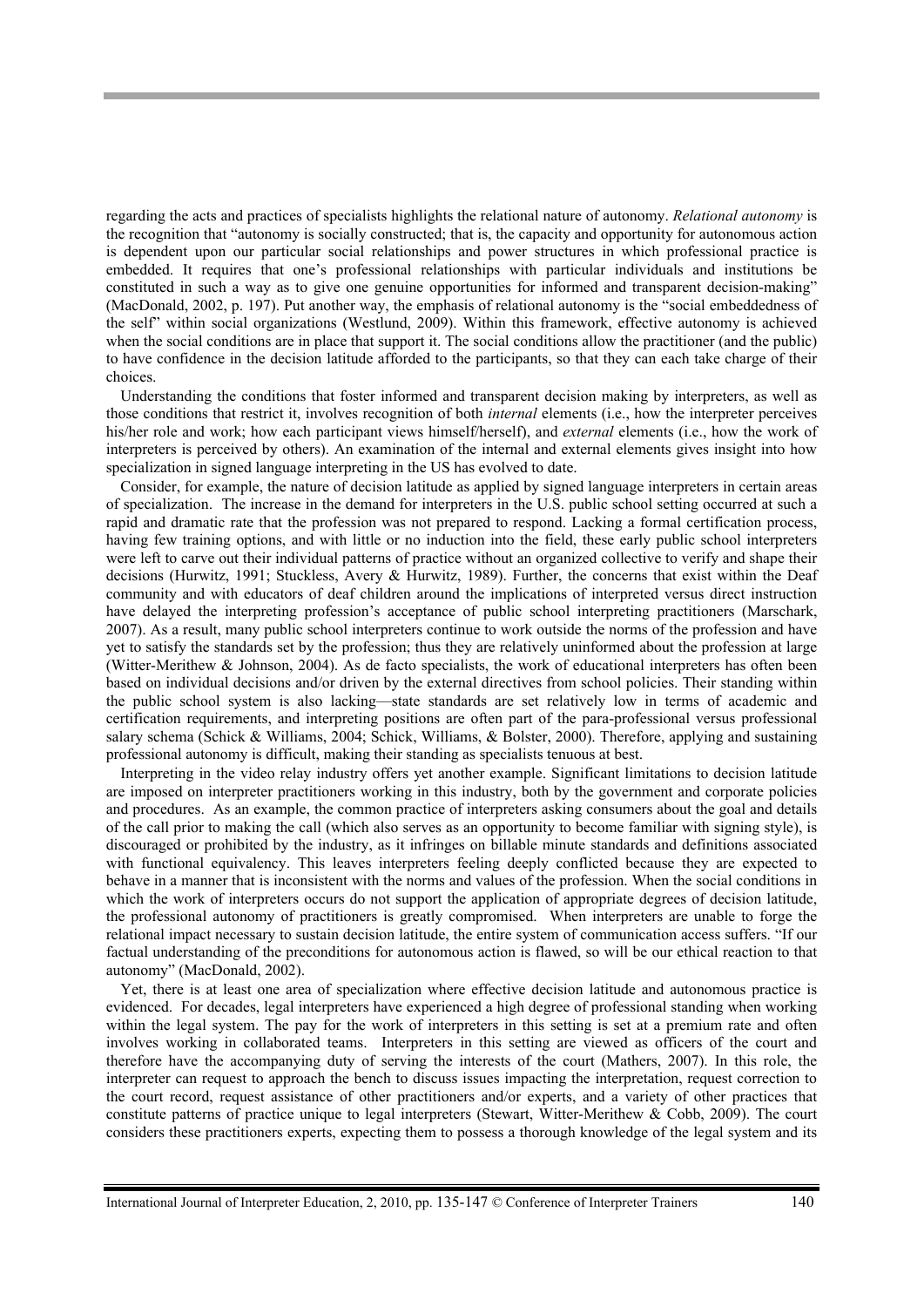procedures, terminology, and discourse, along with a high degree of competence and reliability in their interpreting performance. Further, the court expects legal interpreters to report to the court any barriers to effective performance and consumer understanding and to collaborate with the court in resolving issues that may arise. These practices provide interpreters with the social conditions that promote a high degree of decision latitude and relational autonomy.

How has this level of professional standing been achieved? Certainly, in part, it is because the legal profession at large is one of the esteemed professions of society. As well, the interpreting field at large confers a high degree of respect and professional standing to interpreters working in the legal setting. This is evidenced by the fact that in the United States the first specialty certification developed and implemented by the Registry of Interpreters for the Deaf was the Special Certificate: Legal, first awarded in 1974 [Registered Interpreters for the Deaf (RID), 2007]. Specialized training programs preparing interpreters to work in the legal setting have existed for decades and now include graduate level programs. Further, there exists an extensive amount of scholarship in both spoken and signed language interpreting related to interpreting in the legal setting. This scholarship evidences the ongoing efforts to deeply conceptualize the work of interpreters in this setting. As a result, interpreters who are specialists in this setting are granted the social capacity to make informed decisions based on discretion derived from standards of professional practice evolved over time and in collaboration with the legal system. Practitioners can use decision latitude to justify and explain professional acts based on a conception of the whole profession and its ethical principles—because the social conditions that support this process are in place within the legal system.

#### **4. In support of the intentional development of specialization**

These variations in the professional standing and ability to exercise decision latitude by interpreting practitioners engaged in specialized practice gives insight into why a framework for the intentional development of specialization is needed. Access to public educational institutions, communication access, and legal counsel are all critical human rights for individuals in a democratic society. Each is embedded in highly structured institutions and is protected by legislative mandates in the United States. In the area of education and law, specialty professions (requiring higher education and credentialing) exist. However, within the profession of signed language interpreting, the development of specialization has varied significantly in these areas.

Professions are marked by the degree of autonomy in decision making that reflect society's trust that practitioners share common values and practices. Signed language interpreters in the U.S. share common values and practices in a variety of formal and informal ways, inter alia, the RID Code of Professional Conduct and Standard Practices papers, conference presentations, listserv discussions, and blogs. However, the question of how these mechanisms lead to codification and standardization of profession autonomy is still largely unexplored.

While legal, video relay, and public school interpreting continue to develop professional maturity by standardizing patterns of practice, the process has been less orderly for public school interpreters and those working in the video relay industry. The interpreting profession was simply unprepared for the impact of legislative action that mandated the provision of educational interpreters and video relay interpreters across the country. And, there was no conceptual framework upon which to rely when attempting to address the need once the demand was present.

To insure the successful development of specializations within signed language interpreting, both external and internal issues should be addressed proactively, rather than in reaction to legislative mandates. Establishing an intentional stance for the education and credentialing of specialists will lead to more effective and trustworthy practices within the field. Professional autonomy can be limited and weakened over time by the relationship of one profession to another, the influence of other social institutions, or by the internal disposition or insularity of the profession itself (Sandstrom, 2007). Therefore, it is essential that—while considering market demand and available supply—specializations in interpreting be developed intentionally and with an understanding of the factors and processes that shape its development and maintain its viability. To that end, a conceptual framework has been conceived that is based on current literature and practices in the field of interpreting as well as interpreter education.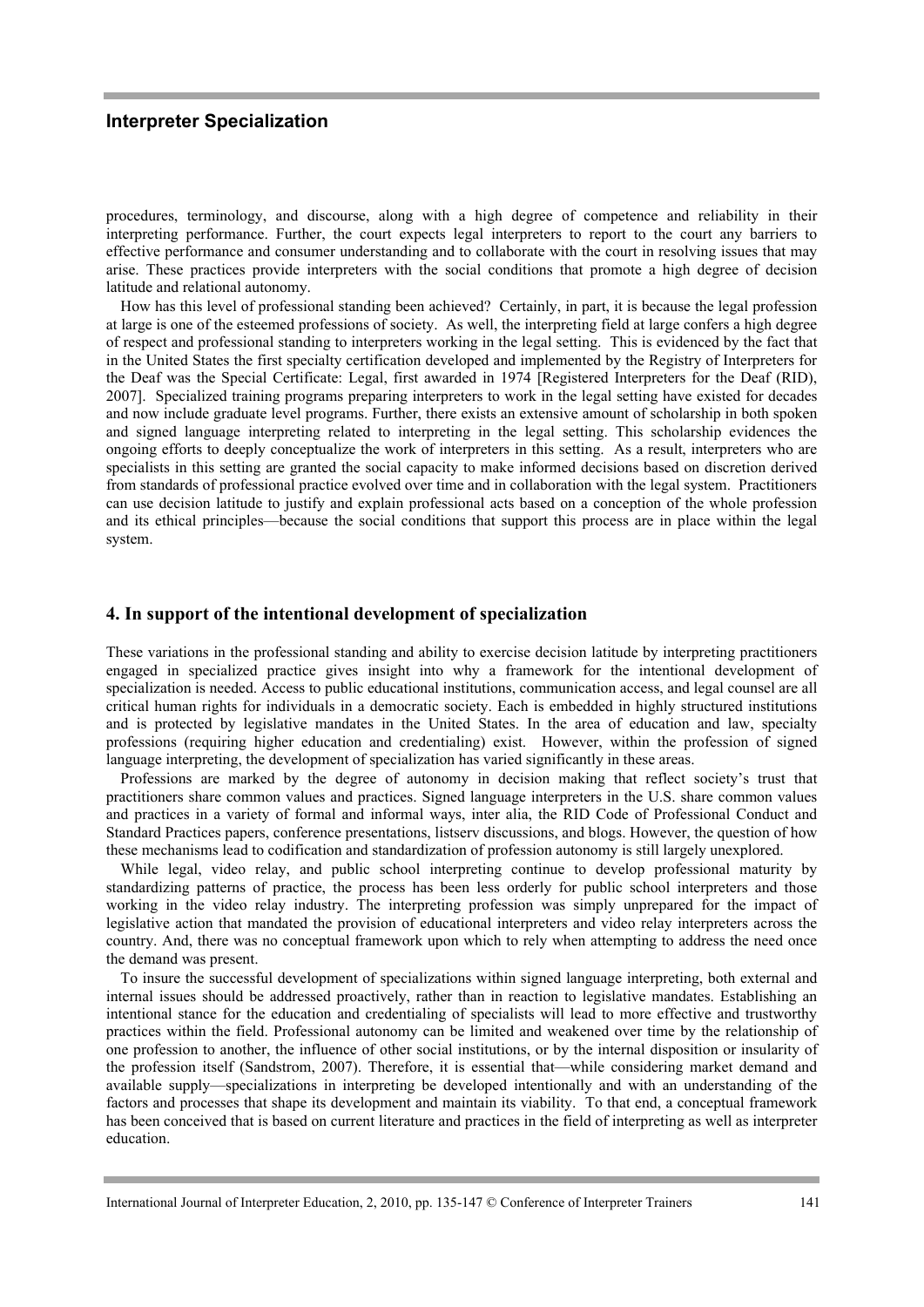#### **5. A conceptual framework: Assumptions and core values**

This conceptual framework is based on the work of a group of experts in interpreting and interpreter education from the United States and Canada who were brought together by the Mid-America Regional Interpreter Education Center (MARIE), one of the six members of the National Consortium of Interpreter Education Centers. This expert group reviewed literature, both internal and external to the profession, that addressed specialization and professional autonomy. From this process, the experts identified assumptions and guiding principles that currently exist relating to specialization and the preparation of specialists that can provide useful direction in the development of a conceptual framework.<sup>i</sup>

In research, conceptual frameworks are sometimes offered as an outline to possible courses of action or to present a preferred approach to an idea or thought (Botha, 1989). In this case, the elements of a set of assumptions and guiding principles provide a map that can serve as a foundation for further delineation of a conceptual framework. The elements addressed in this article represent the essential considerations associated with an orderly development of specialization in signed language interpreting.

The assumptions and core values underscore the training and certification patterns that have been successfully applied in the United States, as illustrated in the development of specialization in legal interpreting. Specifically, the assumptions recognize that practitioners make the individual decision to narrow their practice after establishing themselves, first, as generalist practitioners. Then, through a process of additional training and some type of supervised induction, they engage in specialized practice for some portion of their work (Cheetham & Chivers, 2001). It is typical that once a person is recognized as having specialist competence, their fees for service increase, and they begin following the patterns of practice that are unique to the area of specialization involved. These patterns of practice may involve unique staffing patterns, such as interpreting in teams during complex matters to enhance accuracy. When this process is translated into a series of assumptions about specialization, the values that underscore the assumptions become apparent.

**Assumption 1:** Efforts to recognize and regulate specialties must be sensitive and responsive to the unique relationship between interpreters and the Deaf community.

**Core Values:** The goal in creating an intentional and orderly development of specialization is to protect the interests of consumers and society from potential harm perpetuated through incompetent practice by unqualified individuals. This goal must be carefully balanced against fiscal constraints associated with the cost of interpreting services and the potential of creating a system of service provision that further alienates interpreters from the communities they serve and/or diminishes the availability of competent generalist interpreters. To this end, specialists must remain deeply rooted in the Deaf community and engage in on-going interaction within the community for the purpose of remaining attuned to changing needs and expectations and accessing the counsel of deaf individuals as part of their ongoing practice (Cokely, 2005; Witter-Merithew & Johnson, 2004, 2005).

**Assumption 2**: Recognizing the globalization of interpreting, specialists are judicious in recommending staffing patterns and setting fees for service in accordance with established ethical standards.

**Core Values:** The goal of specialization is to advance knowledge and competence in the interest of the public good. Recognizing that a significant amount of the cost for interpreting services is paid by public tax dollars and that the unique and often ideal staffing patterns sometimes associated with specialty practice (e.g., multiple member teams) can be costly and therefore potentially prohibitive, specialists will consistently seek ways to creatively collaborate with other professionals and entities who are responsible for paying for interpreting services in order to ensure reasonable fees for appropriate services. The goal is balanced with the right of qualified practitioners to secure fair and equitable earnings (Witter-Merithew, 2010).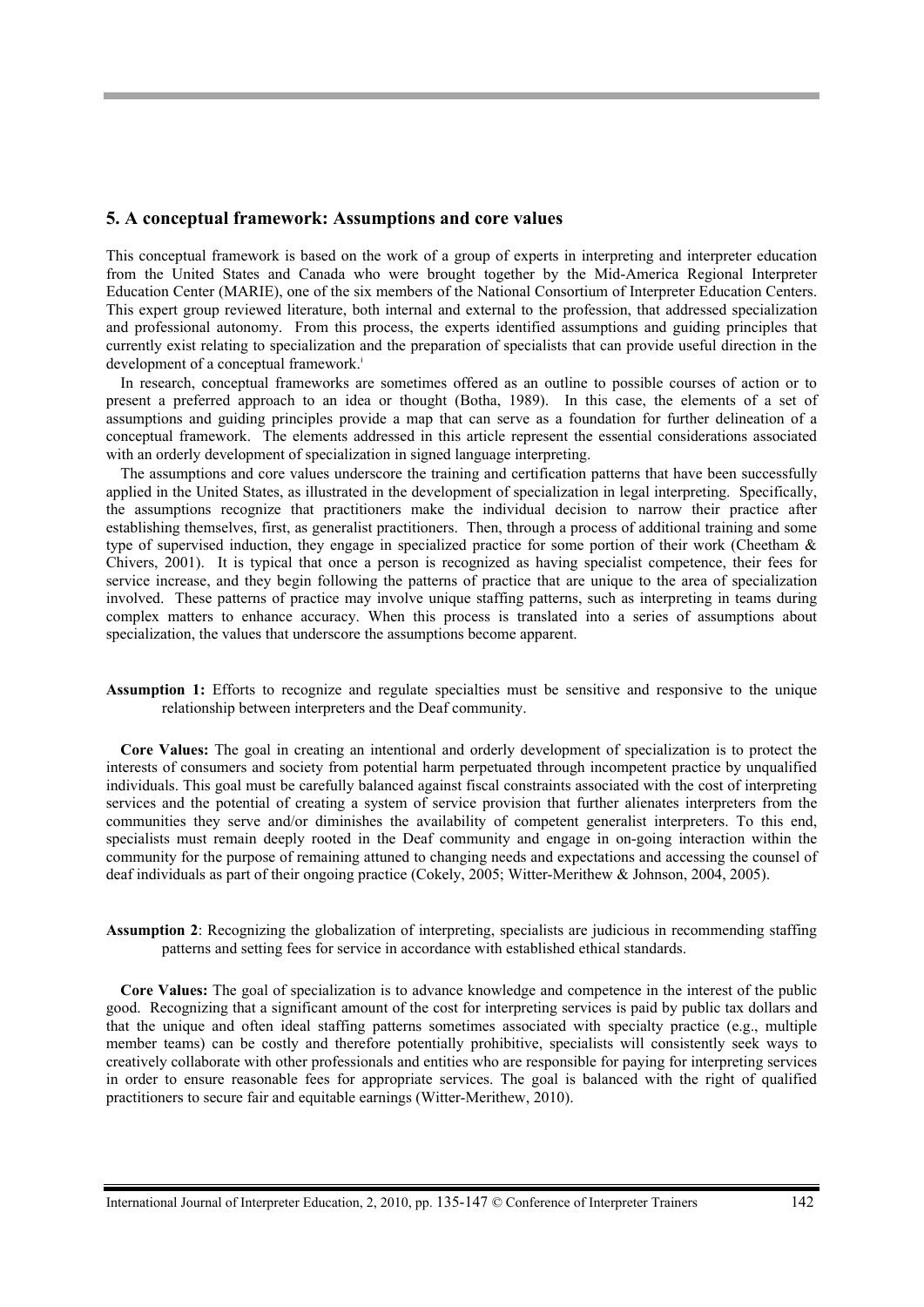**Assumption 3:** Recognition as a specialist is a voluntary decision for practitioner.

**Core Values:** A conceptual framework is not intended to prevent certified and licensed practitioners from practicing in areas for which they are appropriately qualified by education, training, experience, and study. The public uses information about specialist recognition as a way to identify qualified practitioners. As well, colleagues use this recognition for referral, collaboration, and collegial purposes.

**Assumption 4:** Generalist competence is a prerequisite foundation for specialization.

**Core Values:** Mastery of generalist competencies, such as the Entry-to-Practice Competencies (Witter-Merithew & Johnson, 2005), provides the requisite foundation in interpreting competence necessary to support working in a range of low-risk situations not requiring specialist competence. Low-risk situations are those involving routine and predictable activities and allowing sufficient time for the parties involved to negotiate meaning and understanding as necessary. In the U.S., generalist interpreters are defined by professional certification, continuing education, adherence to a Code of Professional Conduct (CPC), and the minimum of a bachelor's degree in interpreting or a related field. Alternative pathways for recognizing academic equivalence may be necessary when considering the readiness of long-established generalists who seek specialist designation.

**Assumption 5:** Established generalist practice is a prerequisite for specialization

**Core Values:** The Registry of Interpreters for the Deaf recommends a period of 3–5 years of well-rounded, practical work experience as a generalist before specialist certification examination. This is considered a sufficient amount of tenure to gain experience in a broad range of low-risk settings with a variety of consumers and to develop a foundation of judgment upon which to recognize unique and complex demands requiring specialized competence.

**Assumption 6:** A period of supervised work experience is an essential aspect of induction into specialty practice.

**Core Values:** A period of practice that is supervised by an experienced and recognized specialist is a longstanding element of specialization in the professions. This period allows for engagement in regular observationsupervision discussion that deepens critical thinking and reflection, enhancing the discretion necessary to work autonomously in specialized settings (Cesna & Mosier, 2005; Cheetham & Chivers, 2001; Lewis, 1989; MacDonald, 2002). It also fosters collegial collaboration, which is central to effective and sustained specialized practice. It is recommended that this period of supervision continue for at least one year after completion of training and entry into specialized practice.

**Assumption 7:** Specialists regularly engage in collegial exchange and conversation with colleagues and peers for the purpose of ongoing performance reflection and evaluation.

**Core Values:** Reflective practice, peer review, self-awareness, and assessment are the cornerstone to advancing ethical practice (Stewart & Witter-Merithew, 2006). Mature practitioners actively seek feedback and interaction with peers and colleagues so their practices and actions are informed by the wisdom, insight, and experiences of mature professionals. These practices are considered routine to specialists (Cesna & Mosier, 2005; Cheetham & Chivers, 2001; Lewis, 1989; MacDonald, 2002).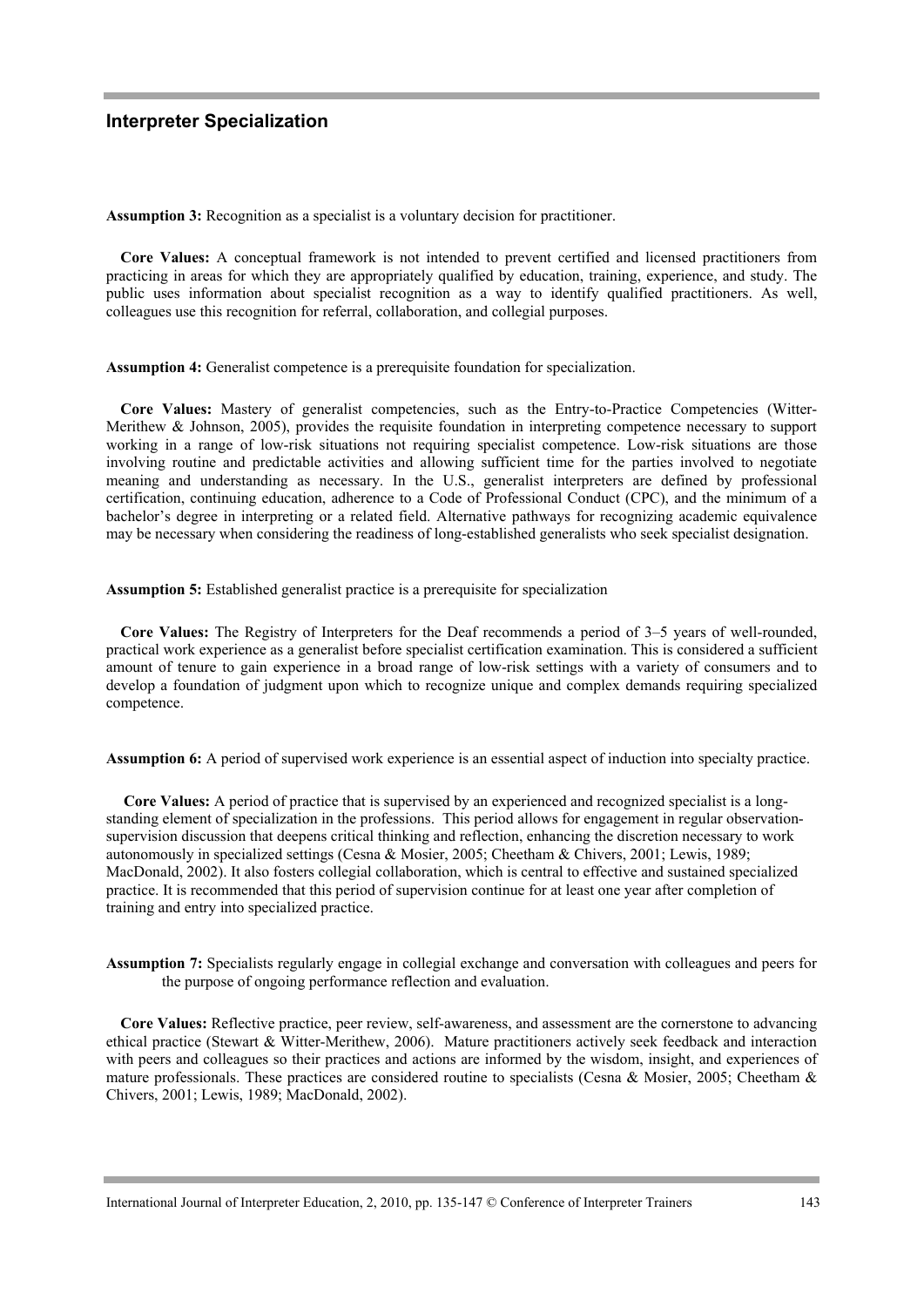**Assumption 8:** Specialists sometimes work in teams—of which one member is often deaf.

**Core Values:** In some situations, due to a combination of factors that increase the complexity of an interpreted interaction, there is a need for more than one interpreter. Deaf Interpreters (DIs) are central and essential to the effectiveness of many interpreting teams, particularly when the linguistic and cultural demands require the competence of a native ASL user or specialist in the use of visual-gestural patterns of communication (RID, 2007). The distinctive patterns of practice utilized by DIs often exceed the competence of non-deaf interpreters even those with specialized knowledge and skills. The formative experiences of deaf interpreters in using language with a wide range of deaf and non-deaf individuals, over long periods of time, and across many settings, provide them with unique formative experiences and a foundation of competence to contribute to interpreting teams (Stewart, Witter-Merithew & Cobb, 2009). It should be noted that there may be appropriate alternatives to a team of interpreters in some situations. For example, in the area of healthcare in Minnesota, deaf individuals are gaining training and becoming Certified Healthcare Workers. In this capacity, these deaf individuals can engage in advocacy and education, while working as members of the healthcare system. Typically, these individuals also possess distinctive patterns of communication that enable them to communicate directly with a wide range of deaf and non-deaf individuals to ensure interpreted information is being received and understood. When such noninterpreting specialists are available, it can result in a more effective and cost efficient approach to addressing unique communication demands.

**Assumption 9**: Specialists contribute to the body of knowledge about the specialty via research, writing, presenting, and participating in professional organization work.

**Core Values:** Specialists are mature practitioners with advanced education, significant formative experiences, and established careers (Kasher, 2005). They are leaders in the practice of interpreting. They are committed to the advancement of the profession of interpreting and their specialization, and to this end will engage in scholarly contribution and leadership to the field. This includes, but is not limited to, participation in communities of inquiry where scholarly reflection on patterns of practice occurs, participation in field-based research, presentation of scholarly work at peer attended conferences, publication of scholarly work in peer reviewed journals, and service to the field through leadership roles on committees and boards of practitioner and/or educator organizations (Witter-Merithew & Johnson, 2004, 2005).

We suggest that the assumptions can be applied to signed language interpreting in other countries and, with alterations, to spoken language interpreting communities that are seeking to address specialization in the profession. With these assumptions serving as the foundation, the next section will detail a series of guiding principles to apply in creating systems for training and regulating specialist practitioners.

#### **6. A conceptual framework: Guiding principles for education programs**

The second part of the framework is a set of guiding principles. The four discussed herein specifically relate to interpreter education and are offered as a starting point for teaching faculty to consider their own belief systems about specialization. These are drawn from a set of fourteen principles that evolved from the expert work group.<sup>ii</sup> Although every effort has been made to anticipate all of the key elements associated with a framework for training, likely elements are missing and will benefit from contribution of a wider audience of stakeholders.

**Principle 1:** Specialty preparation extends beyond foundational preparation and the competency required of all generalist interpreter practitioners. It includes functional and specialty-distinctive competencies unique to the specialty (Council of Credentialing Organizations in Professional Psychology, 2008). The scholarship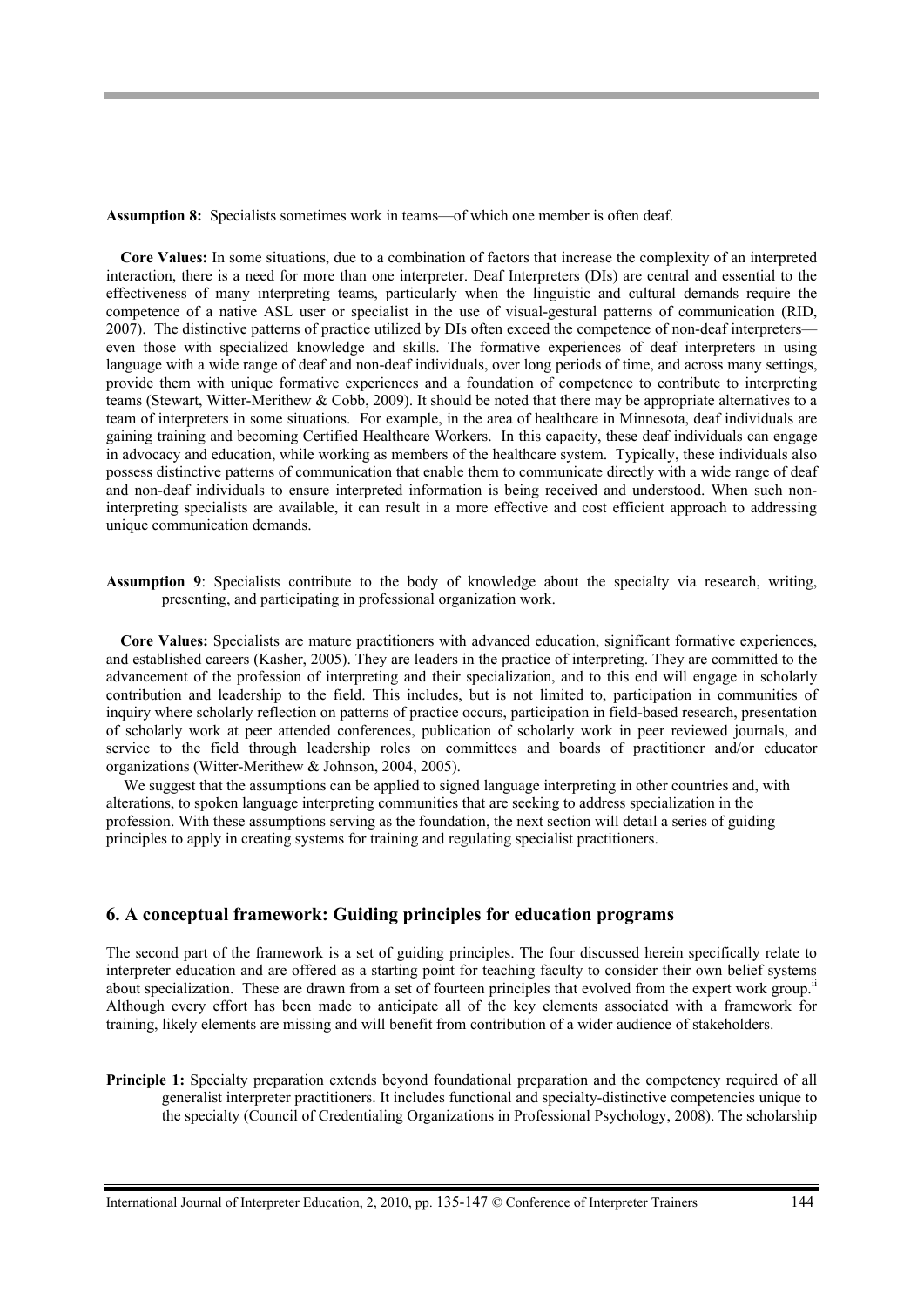and formative experiences of experts that undergirds the specialty includes theoretical foundations and descriptions of specialty-relevant patterns of practice, and is based on effective and best practices.

**Commentary:** The specialty knowledge base must be distinguishable from that which characterizes the technical and professional foundations of generalist interpreting (Cesna & Mosier, 2005; Cheetham & Chivers, 2001; Lewis, 1989). Although there may be overlap between recognized specialties in some elements of practice—such as the ability of specialists to engage in research and provide leadership and consultation—each specialty demonstrates distinct patterns of practice.

**Principle 2:** The functional and specialty-distinctive competencies of any specialty are acquired in an organized and integrated program (Kasher, 2005). They are built upon and integrated with the foundational competencies of generalist practitioners and are acquired through graduate level certificate or degree programs.

**Commentary:** Competencies for specialization should be acquired as an integrated set of knowledge, skills, attitudes, attributes, and values (Cesna & Mosier, 2005; Cheetham & Chivers, 2001; Lewis, 1989). An appropriate scope and sequence of learning should be defined at a graduate level and implementation managed within a formal academic structure. Currency in the specialization can be maintained through continuing education programs, but mastery of the functional and specialty-distinctive competencies should be acquired through an integrated, competency-based approach to teaching and learning—pre-service versus in-service (Council of Credentialing Organizations in Professional Psychology, 2008).

**Principle 3:** Education and training requirements are reviewed periodically to assess their continuing effectiveness and relevance.

**Commentary:** New knowledge, scholarship, and technology continue to advance the specialized practice of interpreters. A systematic process of review is essential for maintaining the most current and cutting-edge curriculum and standards of practice. The review process should be defined by a review board/administrative structure that is established for each specialty.

**Principle 4:** Professional education and training programs that prepare specialist interpreter practitioners seek accreditation for the benefit of their students and quality assurance for the public.

**Commentary:** Relevant accrediting bodies, like the Commission on Collegiate Interpreter Education (CCIE) in the United States, support the development and implementation of accreditation of interpreter education programs and can be encouraged to establish appropriate standards that pertain to the preparation of specialist practitioners.

The assumptions and principles that help to form the conceptual framework are not intended to constrain further evolution of approaches to specialization. We assert that they provide a starting point for guiding deliberation about such a process and can lead to productive changes in the curricula.

## **7. Conclusion**

Specialization in signed language interpreting exists, and it is likely to continue, given the ways that technology, trends, and consumer demands are surfacing. The path towards specialization can manifest in distinct ways. The status of legal interpreting benefited from the early creation of education programs, a specific credentialing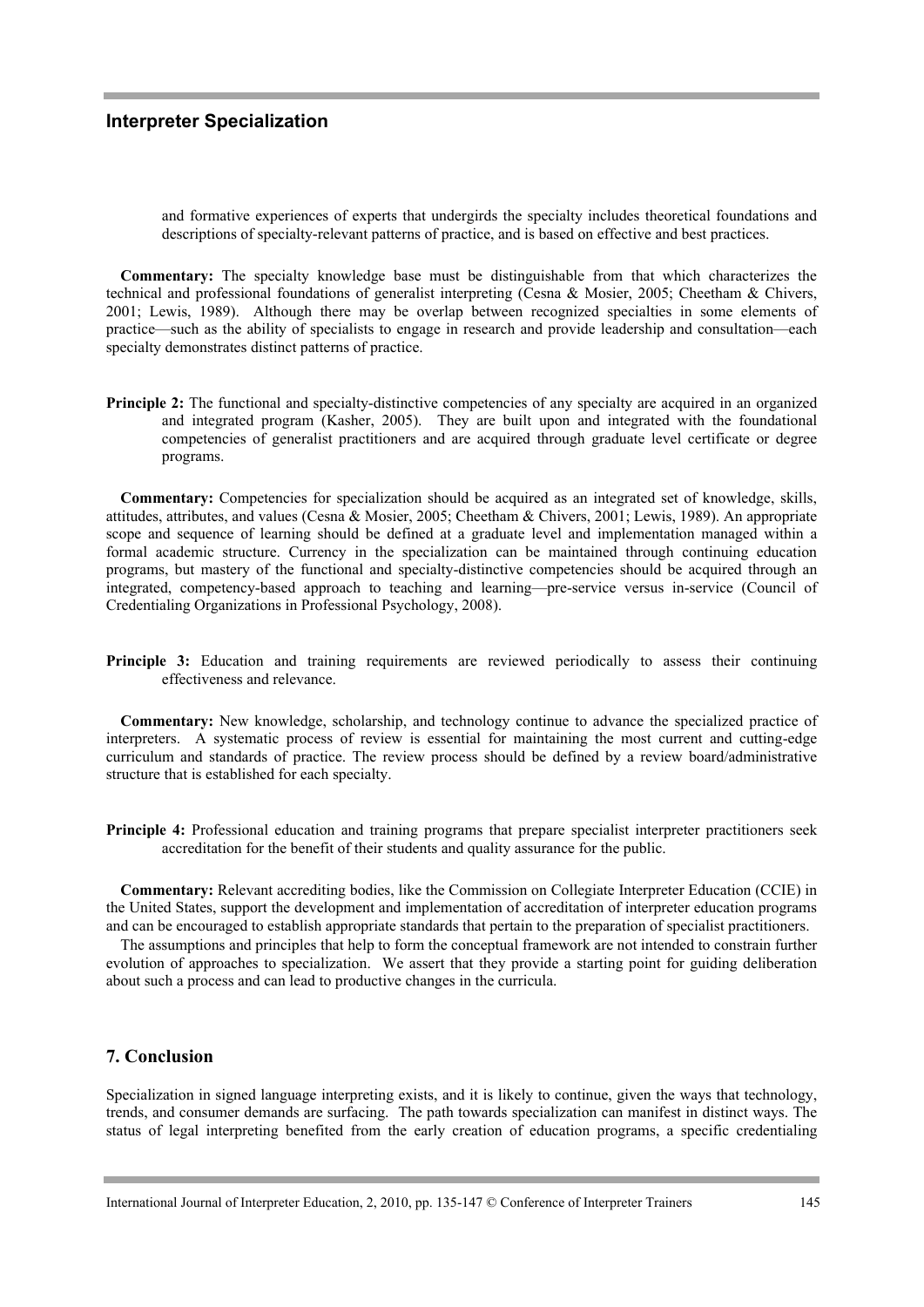system, collaboration with the legal system regarding role and responsibility, and a deep conceptualization of ethical and legal standards impacting the work of interpreters. As a result, patterns of practice emerged in which roles are clearly defined and must interface with one another for success in moving cases forward (Stewart, Witter-Merithew & Cobb, 2009). On the other hand, the proliferation of deaf students integrated in the public school system, as mandated by federal legislation, found the interpreting profession unprepared to meet the demand with trained and certified interpreters. Further, once the demand existed, the field of interpreting failed to promulgate a national standard for interpreters in this setting, leading to a lack of standardization and a significant number of individuals working outside the norms of the profession (Witter-Merithew & Johnson, 2004). These divergent histories present sound rationale for the establishment of structured mechanisms to guide the intentional development of specializations within signed language interpreting. Interpreting can benefit from an examination of other professions who have undergone the development of specializations.

Further, we can examine the current status of interpreting specialization within the framework of de facto and de jure processes and the influence of legislative and market trends, as well as consumer and practitioner demand. The role of decision latitude and professional autonomy can provide a path to understanding how patterns of practice have developed within certain interpreting settings (e.g., public school, legal) and functions (e.g., video interpreting). We suggest that by understanding the assumptions and core principles underlying interpreting practice, interpreter educators can establish curricula that will support the development of specialization in a way that prepares practitioners to more effectively apply decision latitude in light of the social conditions that support or limit professional autonomy. Finally, we suggest that without an orderly development of specialization and the ability of specialists to capture the unique patterns of practice that define specialization in interpreting, it is difficult—perhaps impossible—to protect the interest of consumers who rely on the services of interpreters with specialized competence.

## **8. References**

- Botha, M.E. (1989). Theory development in perspective: The role of conceptual frameworks and models in theory development. *Journal of Advanced Nursing, 14*(1), 49–55.
- Cesna, M. & Mosier, K. (2005). Using a prediction paradigm to compare levels of expertise and decision making among critical care nurses. In H. Montgomery, R. Lipshitz & B. Brehmer (Eds.), *How professionals make decisions* (pp. 107–117). Mahwah, NJ: Lawrence Erlbaum Associates.
- Cheetham, G. & Chivers, G. (2001). How professionals learn―the practice! What the empirical research found. *Journal of European Industrial Training*, *25*(5), 270–292.
- Cokely, D. (2005). Shifting positionality: A critical examination of the turning point in the relationship of interpreters and the Deaf community. In M. Marschark, R. Peterson, & E. Winston (Eds.), *Sign language interpreting and interpreter education: Directions for research and practice* (pp. 3–28). New York, NY: Oxford University Press.
- Council of Credentialing Organizations in Professional Psychology. (2008). *A conceptual framework for specialization in the health service domain of professional psychology.* National Register for Health Service Providers in Psychology. Available at: http://www.nationalregister.org/CCOPP.pdf. (Accessed 3 March 2010).
- Hurwitz, T. A. (1991). Report from National Task Force on Educational Interpreting. In *Conference proceedings: Educational interpreting: Into the 1990s,* (pp. 19–23). Washington, DC: Gallaudet College of Continuing Education.

Kasher, A. (2005). Professional ethics and collective professional autonomy: A conceptual analysis. *Journal of European Ethics Network, 11*(1), 67–98.

Lewis, E. (1989). Specialization: Have we reached true professional maturity? *Accounting Horizons, 3*(4), 11–23. MacDonald, C. (2002). Nursing autonomy as relational. *Nursing Ethics, 9*(194), 194–201.